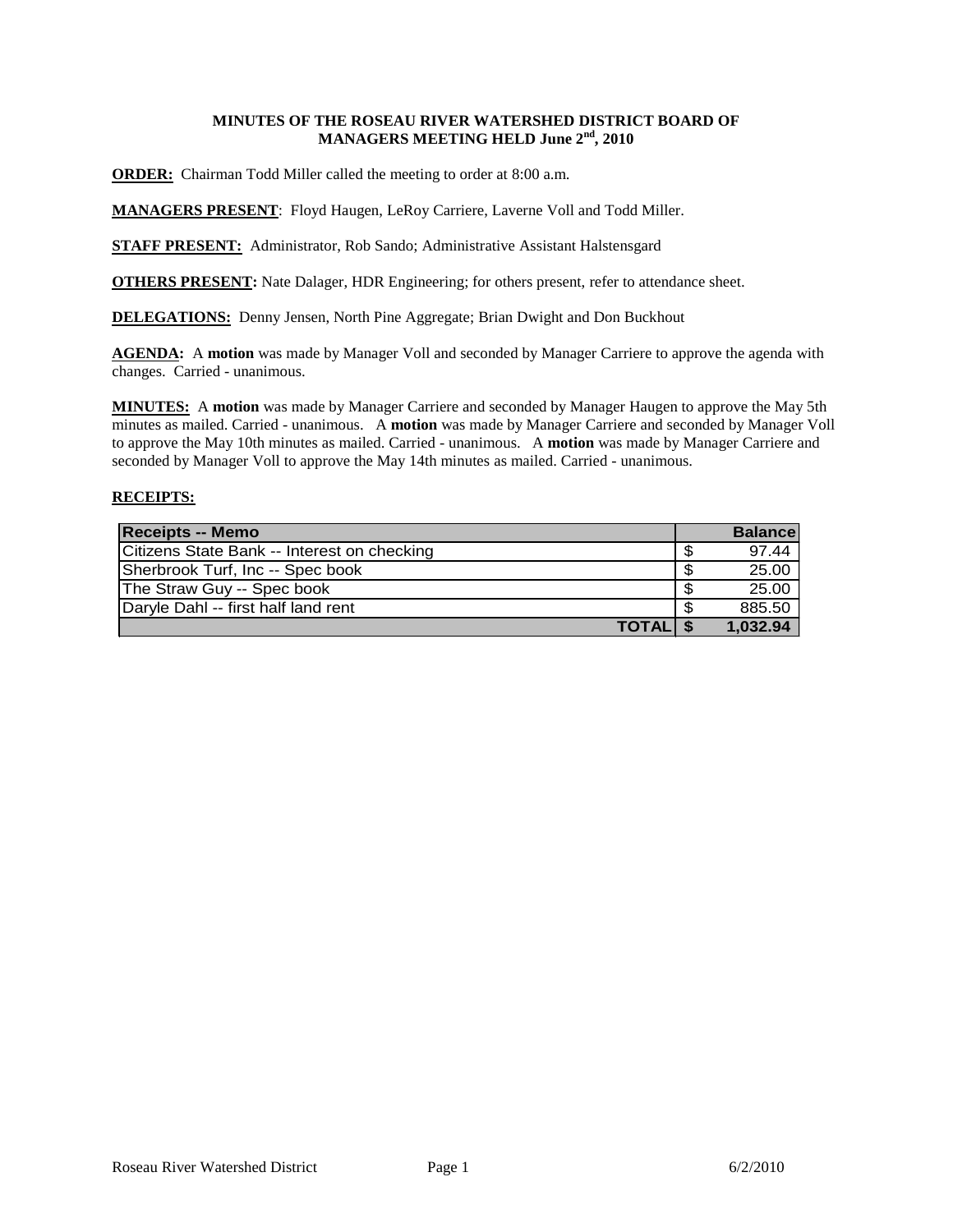| <b>Bills -- Memo</b>                                   |                          | <b>Amount</b> |
|--------------------------------------------------------|--------------------------|---------------|
| City of Roseau -- utilities                            | \$                       | 187.87        |
| Verison -- cell phone charge                           | $\overline{\$}$          | 51.60         |
| CenturyLink -- phone bill                              | $\overline{\mathbb{S}}$  | 130.84        |
| Sjoberg's Cable TV -- cable internet                   | $\overline{\$}$          | 42.32         |
| Tony Torn -- copier maintenance                        | $\overline{\$}$          | 16.31         |
| Roseau Times-Region -- notice                          | $\overline{\$}$          | 84.01         |
| Minnesota Energy -- natural gas bill                   | $\overline{\$}$          | 46.80         |
| JOR Engineering -- Project team engineering            | $\overline{\$}$          | 4,536.50      |
| Patrick D. Moren -- legal fees                         | \$                       | 3,375.00      |
| HDR Engineering -- Project Engineering                 | \$                       | 14,137.31     |
| Floyd Haugen -- meetings, mileage and expenses         | \$                       | 267.79        |
| LeRoy Carriere -- meetings, mileage and expenses       | $\overline{\mathcal{S}}$ | 204.79        |
| Todd Miller -- meetings, mileage and expenses          | $\overline{\$}$          | 279.79        |
| LaVerne Voll -- meetings, mileage and expenses         | $\overline{\mathcal{S}}$ | 465.40        |
| Rob Sando -- expenses and mileage                      | \$                       | 375.28        |
| Rob Sando -- salary                                    | $\overline{\mathcal{S}}$ | 3,093.63      |
| Tracy Halstensgard -- wages                            | $\overline{\mathcal{S}}$ | 1,782.48      |
| Quality Printing -- Hay Creek spec books               | $\overline{\$}$          | 469.40        |
| PERA -- employee and employer share                    | $\overline{\$}$          | 847.62        |
| IRS -- withholding taxes                               | $\overline{\mathcal{S}}$ | 1,648.05      |
| Grand Forks Herald -- Ad for bids, Hay Creek / Norland | $\overline{\mathcal{S}}$ | 201.60        |
| Doug's Supermarket -- food for meetings and supplies   | $\overline{\mathcal{S}}$ | 81.61         |
| Scott's True Value -- supplies                         | $\overline{\$}$          | 38.34         |
| North Pine Aggregate -- retainage                      | $\overline{\$}$          | 70,957.86     |
| Postmaster -- stamps                                   | $\overline{\$}$          | 220.00        |
| Auto Owners Insurance -- insurance                     | $\overline{\mathcal{S}}$ | 478.98        |
| Border Insurance Network -- Insurance                  | $\overline{\$}$          | 1,342.00      |
| Reliable Office Supply -- office supplies              | $\overline{\$}$          | 136.62        |
| Halverson Sand & Gravel -- work on Hay Creek project   | $\overline{\$}$          | 133.59        |
| The Times -- ad for bids, Hay Creek project            | $\overline{\mathcal{S}}$ | 142.76        |
| MonTech Computers -- Norton Anti-virus software        | \$                       | 74.80         |
| MASWCD -- summit registration                          | $\overline{\mathcal{S}}$ | 70.00         |
| <b>TOTAL</b>                                           | $\overline{\mathbf{S}}$  | 105,920.95    |

**BILLS:** A **motion** was made by Manager Carriere to pay the normal monthly bills, seconded by Manager Haugen. Motion carried unanimous.

**PERMITS:** There were no permit applications for this meeting.

### **PROJECT TEAM & ENGINEERS REPORT:**

#### Hay Creek / Norland:

Spring erosion inspection has been on hold due to weather. There was some discussion on the re-bidding. Denny Jensen representing North Pine Aggregate addressed the board asking for release of the retainage. Engineer Dalager stated that there was no more work for them to do and he has completed a certificate of substantial completion. There was discussion on work done by North Pine Aggregate. Chairman Miller commended North Pine Aggregate on the work they have done. A **motion** was made by Manager Carriere and seconded by Manager Haugen to pay North Pine Aggregate \$70,957.86 retainage. Motion carried unanimously.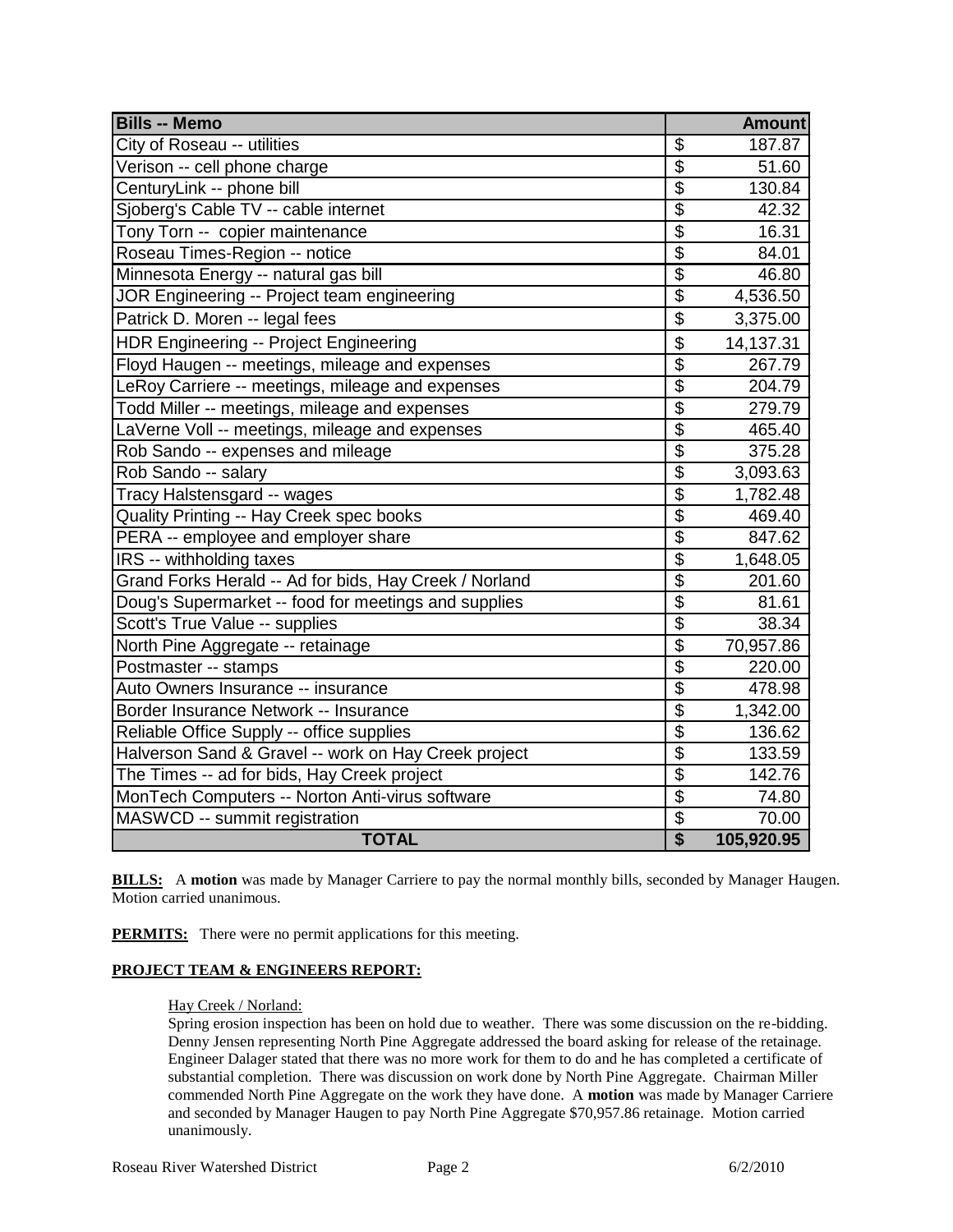Palmville Project: Administrator Sando stated that he will continue to monitor and the road is in good shape so far. Val Barnett was in the office complaining of water issues. Administrator Sando explained the situations and he had stated he would be watching the issue. Administrator Sando discussed issues that landowner Jacob Rath has with drainage. A **motion** was made by Manager Carriere and seconded by Manager Voll to pay HDR Engineering \$337.12. Motion carried unanimously.

There was discussion on the bid opening process. A **motion** was made by Manager Carriere and seconded by Manager Haugen to pay HDR Engineering \$13,800.19. Motion carried unanimously. A **motion** was made by Manager Carriere and seconded by Manager Haugen to pay Halverson Sand & Gravel, Inc \$133.59. Motion carried unanimously. Chairman Miller suggested only cleaning the bottom of the ditches, and leaving the sides untouched, as pertaining to the project. Engineer Dalager asked for Administrator Sando to be able to authorize changes up to a \$2,000.00 spending limit as constructions continues. There was discussion on mowing the footprint. There was discussion on hiring the County's widepad bulldozer instead of mowing due to wet field conditions. The Board directed Rob to move forward with that as soon as possible.

Ring Dikes: Administrator Sando updated the board on the status of the funding for both the Pontow and Lee ring dikes. Because the projects are both estimated over \$100,000.00, they will have to be bid. Chairman Miller discussed selling the property the watershed owns to help fund projects. There was discussion on the property taxes the District willingly has been paying. Manager Voll stated he felt that the watershed should continue to pay the property taxes.

Beltrami: A Project Team meeting was held May  $25<sup>th</sup>$ . Manager Carriere updated the board on the meeting. Manager Voll stated that if the Board denies the permit, then work with Gerry Bennett to incorporation some FDR benefits. It was stated that the Board has already denied the permit. Chairman Miller talked about the FDRWG meeting coming up and asked the board about bringing the Beltrami Projects up at that meeting. Manager Carriere suggested setting a goal of reducing flows by 20%. Manager Carriere made a **motion** to adopt a resolution (see attached) to reduce flows out of Beltrami Island State Forrest by 20%, seconded by Manager Haugen. Motion carried unanimously.

### **Administrator's Report:**

Administrator Sando reported on the following issues:

- Meeting with the City of Roseau on WI maintenance will be scheduled.
- County permit for Phase 2 of Hay Creek / Norland
- PRAP
- Seeding for Hay Creek Norland
- Discussed aerial photos of Sect. 7 of Enstrom township
- Malung USGS gage
- Ring dike funding

Attorney Pat Moren arrived at the meeting for the bid opening.

After discussions with Bob Huber, attorney for Wagner Construction, a **motion** was made by Manager Voll and seconded by Manager Carriere to accept the settlement offer from Wagner Construction in the amount of \$45,000.00. Motion carried unanimously.

At 9:45, Chairman Miller recessed the meeting until the bid opening.

At 10:00 a.m. Administrator Sando opened bids for Phase 2 re-bid of the Hay Creek / Norland project. See attached information.

#### **DELEGATIONS:**

Don Buckhout, BWSR, discussed the PRAP review process with the board. See attached handout. At the August board meeting, Mr. Buckhout and Mr. Dwight will return for a discussion session with the board. District Staff will work on completing review forms.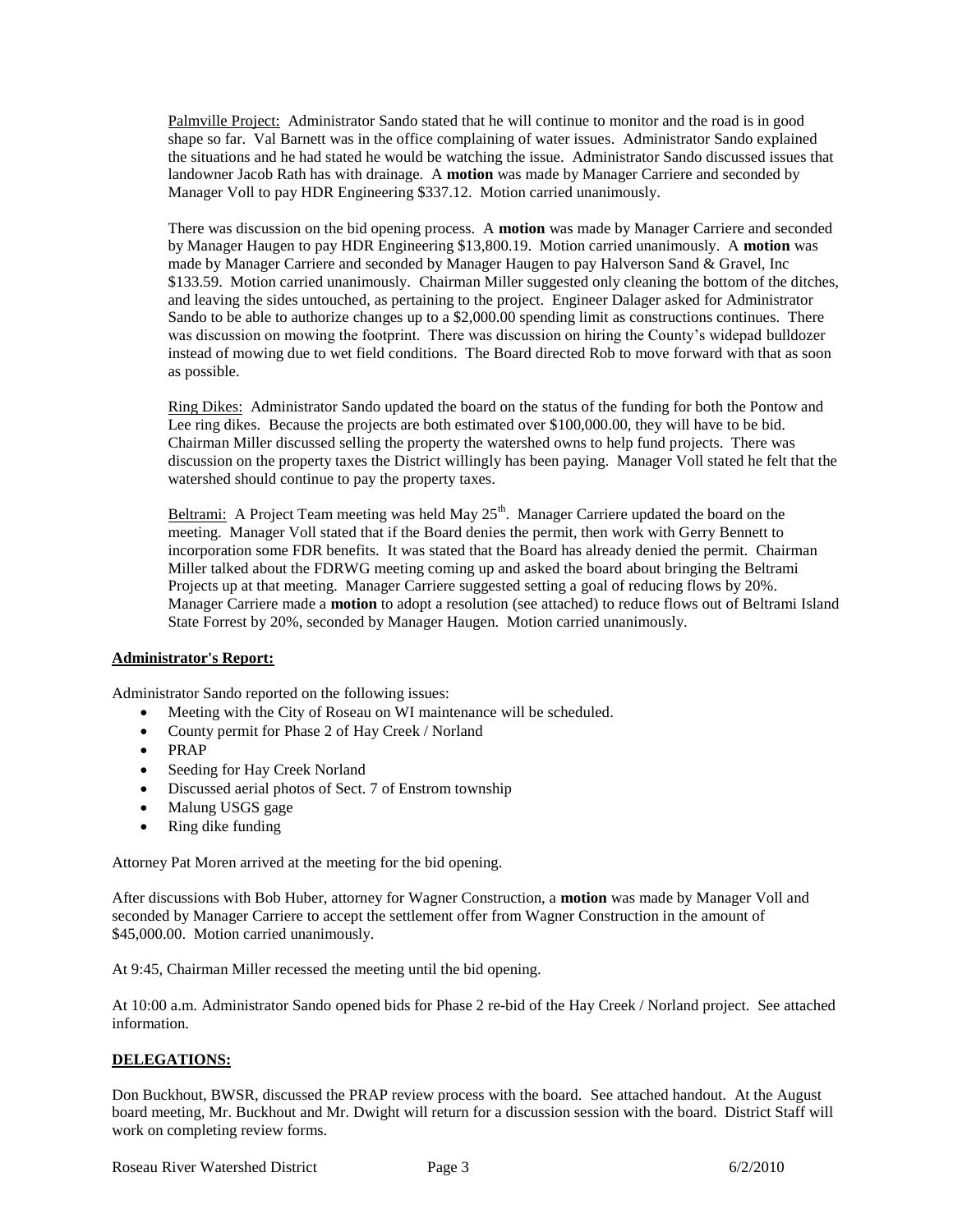Mr. Dwight discussed the Project Team meeting. He had a discussion with Phil Talmage, DNR Fisheries. Mr. Talmage stated there had been some internal discussion since the meeting. Mr. Dwight suggested scheduling a meeting with the core DNR and Watershed personnel to discuss issues concerning the Beltrami Project and the hydrologic modeling that has been done. Chairman Miller informed Mr. Dwight of the decision of the board earlier in the meeting. Mr. Dwight stated his concerns with bringing the issues beyond the local and regional levels. Mr. Dwight will schedule and facilitate a meeting.

Engineer Dalager updated the board on the bid review. Manager Carriere made a **motion** to accept the apparent low bid; and, pending final legal and engineering review, authorize the Administrator to award the contract to Spruce Valley Corporation, seconded by Manager Voll. Chairman Miller, Manager Voll and Administrator Sando will attend the preconstruction meeting. Motion carried unanimously.

### **RRWMB Report:**

Chairman Miller updated the board on the May RRWMB meeting.

**RRIW:** The May meeting was rescheduled for June 9, 2010 in the RM of Franklin.

**BIG SWAMP PROJECT TEAM:** No new information was presented.

**WARROAD RIVER PROJECT TEAM:** Mr. Dwight updated the board on a project proposed by the District.

#### **OLD BUSINESS:**

There was nothing on the agenda under Old Business.

#### **NEW BUSINESS:**

Chairman Miller discussed the draft Audit report. Manager Haugen stated he is concerned about the amount of coverage on deposits. Administrator Sando and Manager Haugen will follow up with the banks.

Chairman Miller spoke about legislative changes concerning Watershed Districts.

The next meeting is scheduled for July  $7<sup>th</sup>$ , 2010. After reviewing the manager's vouchers, a **motion** by Manager Haugen and seconded by Manager Carriere, to approve the manager's vouchers. Motion carried unanimously.

There was discussion on upcoming meetings.

Administrator Sando will submit a request to FEMA for \$11,000.00 for a screw-gate structure on the angle pipes under County Road 10 in WD 3. There was discussion on replacing those culverts.

A **motion** to adjourn the meeting was made by Manager Voll, seconded by Manager Haugen. Motion carried unanimously. Meeting adjourned at 12:10 p.m.

Respectfully submitted,

LeRoy Carriere, Secretary Tracy Halstensgard, Administrative Assistant

 $\overline{a}$